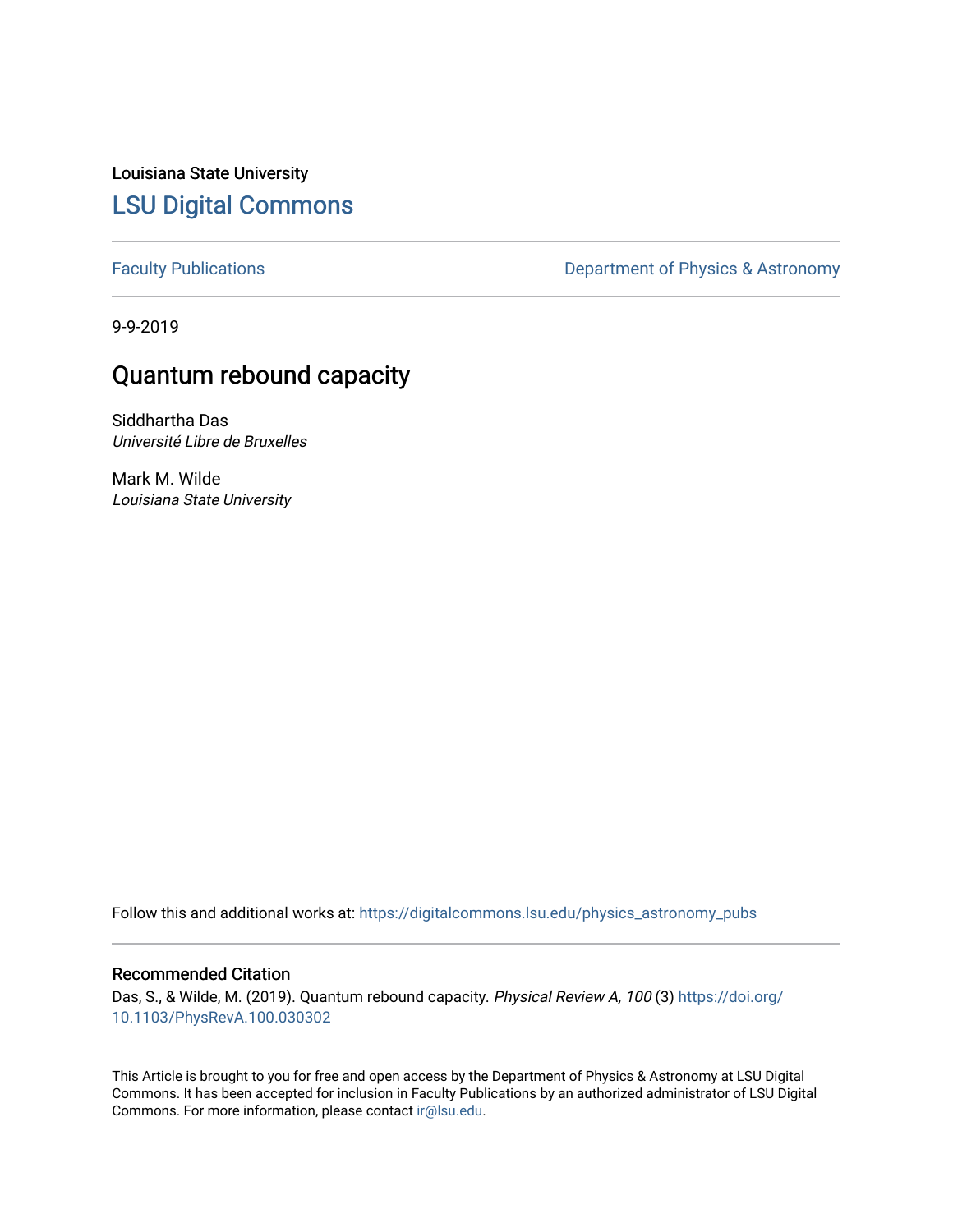

# CHORUS

This is the accepted manuscript made available via CHORUS. The article has been published as:

## Quantum rebound capacity

Siddhartha Das and Mark M. Wilde Phys. Rev. A **100**, 030302 — Published 9 September 2019 DOI: [10.1103/PhysRevA.100.030302](http://dx.doi.org/10.1103/PhysRevA.100.030302)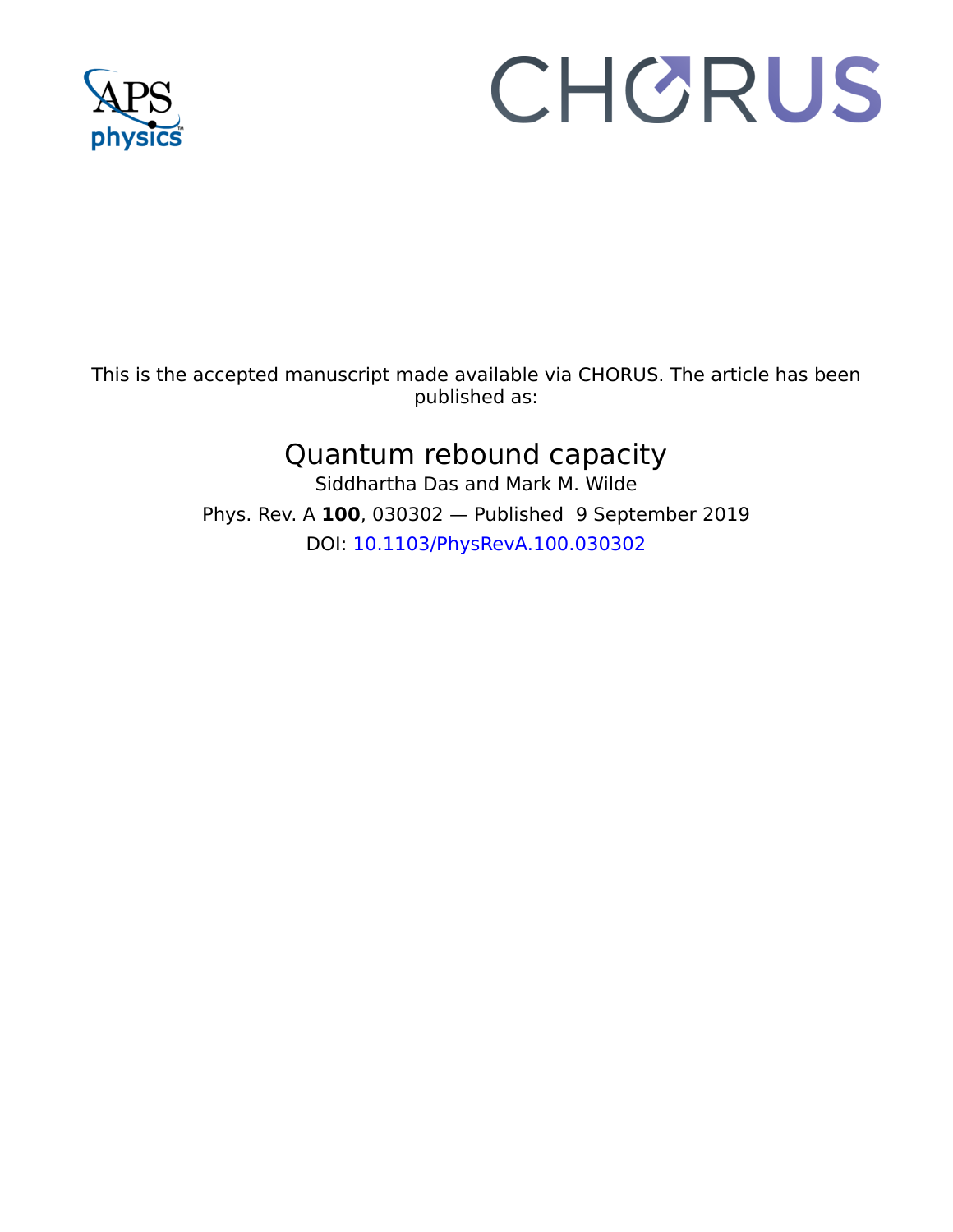#### Quantum rebound capacity

Siddhartha Das<sup>1,\*</sup> and Mark M. Wilde<sup>2,[†](#page-6-1)</sup>

<sup>1</sup> Centre for Quantum Information  $\mathcal{B}$  Communication (QuIC),

 $\acute{E}$ cole polytechnique de Bruxelles, Université libre de Bruxelles, Brussels, B-1050, Belgium

 $2$ Hearne Institute for Theoretical Physics, Department of Physics and Astronomy,

Center for Computation and Technology, Louisiana State University, Baton Rouge, Louisiana 70803, USA

(Dated: August 16, 2019)

Inspired by the power of abstraction in information theory, we consider quantum rebound protocols as a way of providing a unifying perspective to deal with several information-processing tasks related to and extending quantum channel discrimination to the Shannon-theoretic regime. Such protocols, defined in the most general quantum-physical way possible, have been considered in the physical context of the DW model of quantum reading [Das and Wilde, arXiv:1703.03706]. In [Das, arXiv:1901.05895], it was discussed how such protocols apply in the different physical context of round-trip communication from one party to another and back. The common point for all quantum rebound tasks is that the decoder himself has access to both the input and output of a randomly selected sequence of channels, and the goal is to determine a message encoded into the channel sequence. As employed in the DW model of quantum reading, the most general quantum-physical strategy that a decoder can employ is an adaptive strategy, in which general quantum operations are executed before and after each call to a channel in the sequence. We determine lower and upper bounds on the quantum rebound capacities in various scenarios of interest, and we also discuss cases in which adaptive schemes provide an advantage over non-adaptive schemes in zero-error quantum rebound protocols.

Introduction—One of the great contributions of Shannon was his famous classical channel capacity theorem [\[1\]](#page-6-2). A classical channel is described mathematically by a conditional probability matrix  $\{p(y|x)\}_{y,x}$ , which captures the stochastic nature of a communication medium. Shannon's channel capacity theorem tells us that the ultimate rate at which reliable communication is possible over such a classical channel is equal to the channel's mutual information, which is a function of  $\{p(y|x)\}_{y,x}$  that is easy to compute. The power of his mathematical approach is engrained in its abstraction: not only does the theorem apply to a traditional communication setting in which the two communicating parties are spatially separated, but it also applies to a noisy storage scenario in which information can be written to and later read off from a storage device. Thus, from the perspective of information theory, there is no compelling reason to differentiate between these two different physical scenarios, given that the underlying mathematical model can be described in a similar way and the channel capacity theorem is ultimately just a function of the underlying conditional probability matrix  $\{p(y|x)\}_{y,x}$ .

Many years after Shannon's theory was established and investigated, quantum information theory emerged as a generalization of Shannon's theory, with the main goal being to incorporate the laws of quantum mechanics into Shannon's theory in order to establish the ultimate physical limits of communication (see, e.g.,  $[2-5]$ ) for reviews of the topic). Interestingly, insights such as teleportation [\[6\]](#page-7-1) and super-dense coding [\[7\]](#page-7-2) led to the realization that there are different kinds of information that can be transmitted over a quantum communication channel, as well as different information-processing tasks

[\[8–](#page-7-3)[13\]](#page-7-4). Again in quantum information theory, the power of the approach taken lies in its abstraction. The various quantum channel capacity theorems are universally applicable to the processing of arbitrary quantum systems, which include quantum optical systems, superconducting systems, trapped ions, etc.

A particular mathematical model for communication in the quantum setting involves a collection  $\{\mathcal{N}_{B'\to B}^{x}\}_{x\in\mathscr{X}}$  of quantum channels (in the parlance, each  $\mathcal{N}_{B'\to B}^x$  is a completely positive and trace preserving map). The label x in the alphabet  $\mathscr X$  indicates a particular channel selected from the collection, and the subscripts  $B'$  and  $B$  indicate that the same entity (called "Bob" here) has access to both the input and output terminals of the channel. It is important to stress that each channel can describe any physical process that modifies the quantum system  $B'$  input by Bob and returns it back as system B, whether it be a noisy storage device or a round-trip communication in which  $B'$  goes to another party, who modifies it and returns back to Bob as B. Note that the respective input and output systems  $B'$  and  $B$  need not have the same dimension and could even be labels for quantum systems described by infinite-dimensional Hilbert spaces. The alphabet  $\mathscr X$  has cardinality greater than or equal to two and can even be uncountable. As a generalization of quantum channel discrimination [\[14–](#page-7-5)[22\]](#page-7-6), the goal is for Bob to determine a message encoded into a sequence of channels selected from the collection, by employing a quantum physical strategy to do so.

This setting has been studied in various forms and physical instantiations in the literature, starting with the seminal work of [\[23\]](#page-7-7) from nearly twenty years ago. In the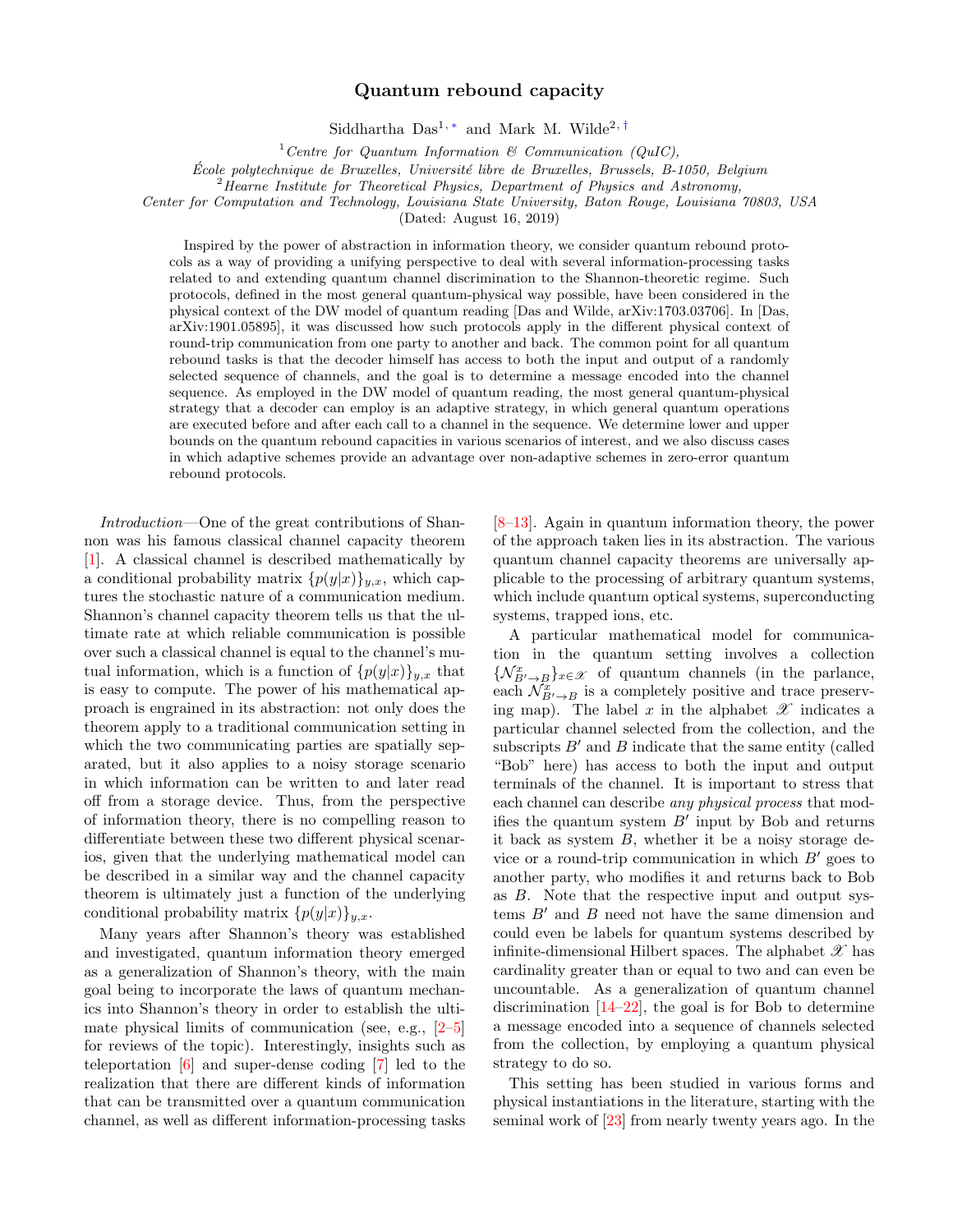

<span id="page-3-0"></span>FIG. 1. The DW model of quantum reading from [\[28\]](#page-7-8). Beyond the physical setup of quantum reading, this can also be understood in the most abstract sense as a quantum rebound protocol, in which a call to the channel collection or "channel box"  $\{\mathcal{N}_{B'\to B}^x\}_{x\in\mathcal{X}}$  is made three times and the most general quantum strategy for decoding the message m is employed.

setting of [\[23\]](#page-7-7), the collection of channels was restricted to be a collection of unitary channels. The physical scenario considered in [\[23\]](#page-7-7) was given the name "communication capacity of quantum computation," and the goal is for a computational device to determine a message encoded into one of the unitary channels. Interestingly, it was proposed as an information-theoretic method for determining bounds on the performance of quantum algorithms. Over a decade after the contribution of [\[23\]](#page-7-7), the model of quantum reading and quantum reading codes were proposed in [\[24\]](#page-7-9) and [\[25,](#page-7-10) [26\]](#page-7-11), respectively, inspired by the proposal of quantum illumination from [\[27\]](#page-7-12) (see also [\[18,](#page-7-13) [19\]](#page-7-14)). In this setting, the collection of channels was allowed to be more general, consisting of completely positive, trace-preserving maps. The physical model considered corresponds to reading out information stored in a classical digital memory, such as a CD or DVD. Quantum physical strategies were allowed, and like what was found in the seminal work on quantum channel discrimination [\[18,](#page-7-13) [19\]](#page-7-14), using entanglement and joint measurements allowed for higher rates of read-out.

The work on quantum reading culminated most recently with a general definition of a quantum reading protocol and the related quantum reading capacity, given in [\[28\]](#page-7-8) (hereafter, called "DW model" of quantum reading). In the DW model of quantum reading, the reader prepares an arbitrary (possibly entangled) quantum state at the start of the protocol, performs adaptive channels between every call to the unknown channels, and finally performs a joint measurement in order to retrieve the encoded message. The DW model of quantum reading is depicted in Figure [1.](#page-3-0) This model captures all former and in fact all possible strategies for quantum reading. Several results regarding lower and upper bounds on the rates of quantum reading protocols and quantum reading capacity were established in [\[28\]](#page-7-8).

It was also stressed in [\[29\]](#page-7-15) how the results of [\[28\]](#page-7-8) apply to physical scenarios other than quantum reading, including one in which there is a round-trip communication from one party to another, i.e., in which the channel  $\mathcal{N}_{B'\rightarrow B}^{x}$  is implemented physically with the involvement of another party C as  $\mathcal{N}_{B'\rightarrow B}^{x} = \mathcal{L}_{C\rightarrow B} \circ \mathcal{M}_{C'\rightarrow C}^{x} \circ$ 

 $\mathcal{P}_{B'\to C'}$ . Here the channel  $\mathcal{P}_{B'\to C'}$  describes the forward link from Bob to Charlie,  $\mathcal{M}_{C'\to C}^x$  describes a local channel that Charlie applies, and  $\mathcal{L}_{C\rightarrow B}$  describes the backward link from Charlie to Bob. This kind of setting had been studied previously in [\[30–](#page-7-16)[35\]](#page-7-17) (in the context of secure communication), and [\[29\]](#page-7-15) connected the DW model of quantum reading to this round-trip communication setting.

Inspired by the spirit of abstraction initiated by Shannon in the context of information theory, in this paper a "quantum rebound protocol" refers to any physical scenario and any protocol that decodes information encoded into a collection  $\{\mathcal{N}_{B'\to B}^{x}\}_x$  of channels (the channels can be finite- or infinite-dimensional). This includes all physical scenarios discussed above, i.e., communication capacity of quantum computation, quantum reading, and round-trip communication protocols. The name is apt, describing exactly how such protocols operate from the perspective of a person who has access to both the input  $B'$  and output  $B$  of the channel. Indeed, Bob inputs one share of a state into the input port  $B'$ , the channel  $\mathcal{N}_{B'\rightarrow B}^{x}$  is applied, and then system B is returned to Bob, just as it is with a rebound.

The present paper is a companion to our existing paper [\[28\]](#page-7-8), with its purpose being two-fold: 1) to clarify that the results of [\[28\]](#page-7-8) should be interpreted in the abstract, information-theoretic way (i.e., as general quantum rebound protocols and not merely as quantum reading ones applied to that physical context), and 2) to discuss in short-paper form the main contributions of [\[28\]](#page-7-8).

Quantum rebound protocol—Let  $\mathcal{N} \coloneqq \{ \mathcal{N}_{B' \to B}^x \}_{x \in \mathcal{X}}$ be a collection of quantum channels, such that the Hilbert spaces of quantum systems  $B'$  and B are described by separable Hilbert spaces. A quantum rebound protocol involves two parties: one party we call "Alice," who selects which message she would like to encode using the channels, and "Bob," who has access to both the input systems labeled by  $B'$  and the output systems labeled by B. An  $(n, R, \varepsilon)$  quantum rebound protocol proceeds as follows:

Both Alice and Bob agree upon message alphabet  $\mathscr M$ of size  $M$ , as well as an *n*-letter codebook (channel sequence)  $\{\mathcal{N}^{x^n(m)}\}_{m \in \mathcal{M}}$ , where

$$
\mathcal{N}^{x^n(m)} := (\mathcal{N}^{x_1(m)}, \mathcal{N}^{x_2(m)}, \dots, \mathcal{N}^{x_n(m)}), \qquad (1)
$$

and  $x_i(m) \in \mathcal{X}$ . All quantum channels  $\mathcal{N}_{B'\rightarrow B}^x$  take states of quantum system  $B'$  as input and output states of quantum system  $B$ . Alice applies the channel sequence  $\mathcal{N}^{x^n}$  based on the message  $m \in \mathcal{M}$  that she wants to communicate to Bob.

The most general strategy that Bob can adopt for decoding the message m is to transmit a state  $\rho_{R_1B_1}$ through the first call  $\mathcal{N}^{x_1}$  and then perform an adaptive channel  $\mathcal{A}_{R_1B_1\rightarrow R_1B'_2}^{(1)}$  after the call  $\mathcal{N}^{x_1}(\rho_{R_1B'_1}),$  where  $B_i' \simeq B'$  for all  $i \in [n] := \{1, 2, \ldots, n\}.$  He then calls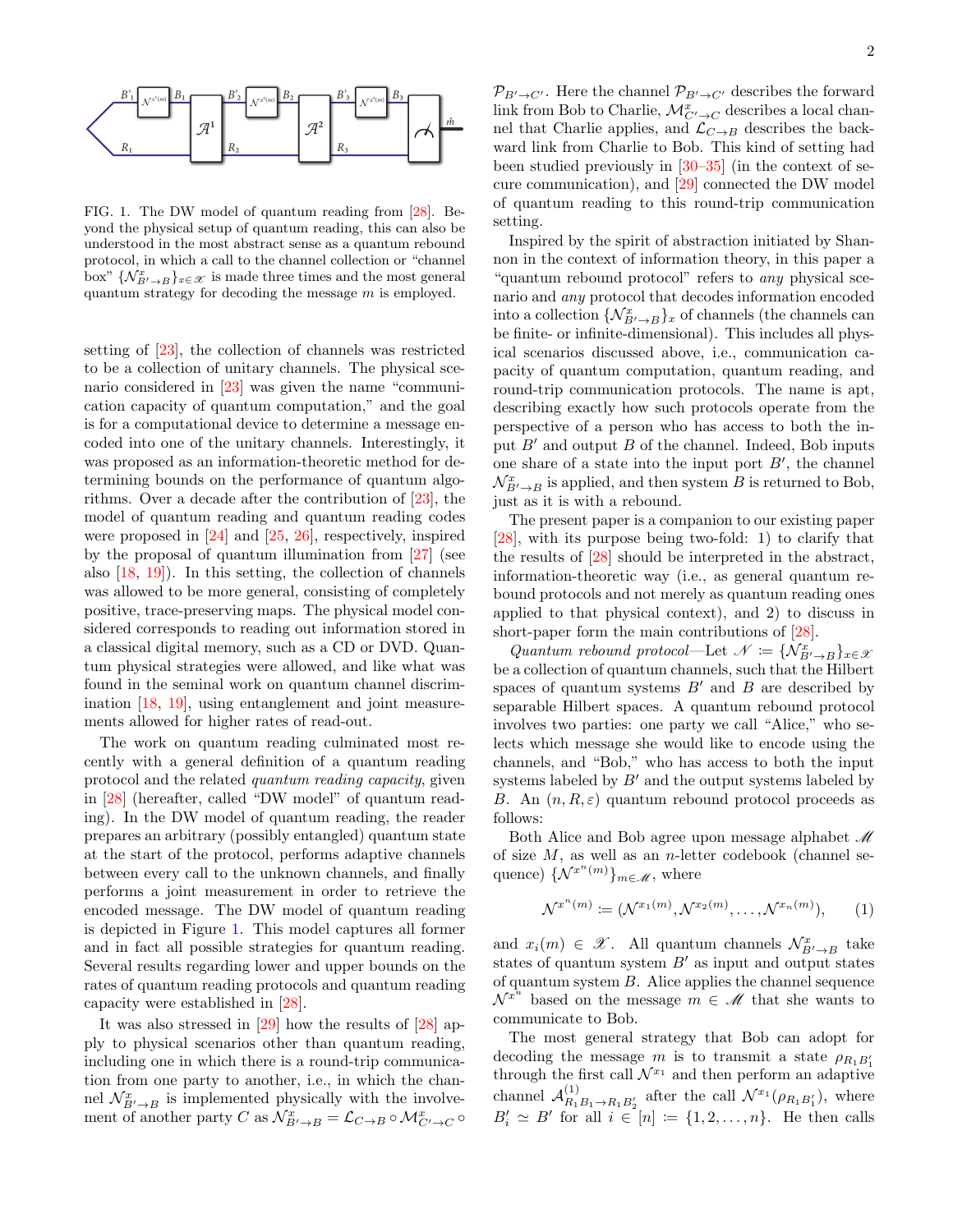the second channel in the sequence, which acts on the output of the previous step. He repeats these steps until he finishes calling all of the encoding channels in a codeword sequence and finally performs a decoding measurement  $\{\Lambda_{R_n}^{(m)}\}$  ${}_{R_nB_n}^{(m)}\}_{m\in\mathcal{M}}$ , where  $\{\Lambda_{R_n}^{(m)}\}$  $\binom{m}{R_n B_n}$ <sub>m∈M</sub> is a POVM, i.e.,  $\sum_m \Lambda_{R_n\,l}^{(m)}$  $R_n^{(m)} = I_{R_n, B_n}$  and  $\Lambda_{R_n, B_n}^{(m)} \geq 0$  for all  $m \in \mathcal{M}$ . See Figure [1](#page-3-0) for a visual depiction of a quantum rebound protocol when  $n = 3$ . Note that the adaptive channels are independent of the codeword sequence and are decided a priori based on the codebook. The protocol is such that the average success probability is at least  $1-\varepsilon$ , for  $\varepsilon \in (0,1)$ ,

$$
1 - \varepsilon \le 1 - p_{\text{err}}^{(n)} \coloneqq \frac{1}{M} \sum_{m} \text{Tr} \left\{ \Lambda_{R_n B_n}^{(m)} \rho_{R_n B_n}^{(m)} \right\}, \quad (2)
$$

$$
\rho_{R_n B_n}^{(m)} := \mathcal{N}_{B_n' \to B_n}^{x_n(m)} \circ \mathcal{A}_{R_{n-1} B_{n-1} \to R_n B_n'}^{(n-1)} \circ \cdots
$$

$$
\circ \mathcal{A}_{R_1 B_1 \to R_2 B_2'}^{1} \circ \mathcal{N}_{B_1' \to B_1}^{x_1(m)} (\rho_{R_1 B_1'}).
$$
(3)

The rate R of a given  $(n, R, \varepsilon)$  quantum rebound protocol is equal to the number of bits read per channel use:  $R := \frac{1}{n} \log_2 M$ . As emphasized previously, an  $(n, R, \varepsilon)$  quantum rebound protocol is no different in the information-theoretic sense from a DW protocol for quantum reading [\[28\]](#page-7-8), with the only "difference" being that the name quantum reading is tied to a particular physical context.

In the above, we have described a non-asymptotic quantum rebound protocol. To go to the asymptotic setting (in the Shannon-theoretic sense), we demand that there exists a sequence of  $(n, R, \varepsilon)$  quantum rebound protocols, indexed by n, for which  $\varepsilon \to 0$  as  $n \to \infty$  at a fixed rate R. A rate R is called *achievable* if  $\forall \varepsilon \in (0,1)$ ,  $\delta > 0$ , and sufficiently large n, there exists an  $(n, R-\delta, \varepsilon)$ quantum rebound protocol. The quantum rebound capacity  $C(\mathcal{N})$  of the channel collection  $\mathcal N$  is defined as the supremum of all achievable rates.

As observed in [\[28\]](#page-7-8), it is apparent that a non-adaptive strategy is a special case of an adaptive strategy, in which the decoder does not perform any adaptive channels and instead uses  $\rho_{RB'n}$  as the transmitter state with each  $B_i'$  system passing through the corresponding channel  $\mathcal{N}_{B_i^{\prime}\to B_i}^{x_i(m)}$  and R being an idler system. The final step in such a non-adaptive strategy is to perform a decoding measurement on the composite system  $RB^n$ .

Environment-parametrized and environment-seizable collections—Towards the goal of understanding and establishing limits on quantum rebound capacities, it is of interest to identify quantum channel collections for which we can place an upper bound on their quantum rebound capacities. For environment-seizable channel collections, as defined below, it follows that adaptive strategies do not increase the quantum rebound capacity, such that they can be achieved using non-adaptive strategies. For the larger class of environment-parametrized collections,

defined below as well, one can exploit their structure to obtain upper bounds on their quantum rebound capacities [\[28\]](#page-7-8).

A collection  $\mathscr{E} = {\mathcal{E}_{B'\to B}^x}_{x \in \mathscr{X}}$  of quantum channels is called environment-parametrized with associated environment states  $\{\theta_E^x\}_{x \in \mathcal{X}}$  [\[28\]](#page-7-8) if there exists a fixed channel  $\mathcal{F}_{B'E\to B}$  such that for all input states  $\rho_{B'}$ , the channel  $\mathcal{E}_{B'\rightarrow B}^{x}$  can be simulated as [\[36\]](#page-7-18) (cf. [\[37–](#page-7-19)[39\]](#page-8-0))

<span id="page-4-0"></span>
$$
\mathcal{E}_{B'\to B}^x(\rho_{B'}) = \mathcal{F}_{B'E\to B}(\rho_{B'} \otimes \theta_E^x). \tag{4}
$$

An environment-parametrized collection  $\mathscr E$  with associated environment states  $\{\theta_E^x\}_{x \in \mathcal{X}}$  is called *environment*-seizable [\[40\]](#page-8-1) if there exists a fixed input state  $\sigma_{RB'}$  and a fixed channel  $S_{RB\rightarrow E}$  such that for all  $x \in \mathcal{X}$ 

<span id="page-4-1"></span>
$$
S_{RB \to E}(\mathcal{E}_{B' \to B}^{x}(\sigma_{RB'})) = \theta_{E}^{x}.
$$
 (5)

In this way, for such environment-seizable channels, one can seize the background environment state  $\theta^x_E$  with a pre- and post-processing of the channel  $\mathcal{E}_{B'\to B}^x$ . Thus, it is possible to obtain, in a single swoop, the only object  $\theta_E^x$ distinguishing one channel from another in the collection.

Reduction of rebound protocols for environmentparametrized collections—In what follows, we show how the structure of general quantum rebound protocols simplify for environment-parametrized channel collections. Let us consider an  $(n, R, \varepsilon)$  quantum rebound protocol for an environment-parametrized collection  $\mathscr E$  with associated environment states  $\{\theta_E^x\}_{x \in \mathcal{X}}$ . As shown in [\[28\]](#page-7-8), the structure of general rebound protocols simplifies immensely for an environment-parametrized channel collection. This is a consequence of observations made in [\[37,](#page-7-19) Section V] and [\[41\]](#page-8-2) in quantum communication theory and in [\[42\]](#page-8-3) in quantum estimation theory. For such an environment-parametrized collection, a quantum rebound protocol can be simulated by one in which every channel use is replaced by a preparation of the environment state  $\theta_E^{x_i(m)}$  from [\(4\)](#page-4-0) and then interacting the channel input with the interaction channel  $\mathcal{F}_{B'E\to B}$ . Critically, each interaction channel  $\mathcal{F}_{B'E\to B}$  is fixed and independent of the message  $m \in \mathcal{M}$ . Let

$$
\theta_{E^n}^{x^n(m)} := \bigotimes_{i=1}^n \theta_E^{x_i(m)} \tag{6}
$$

denote the environment state needed for the simulation of all  $n$  of the channel uses in the codeword sequence of the protocol. This leads to the translation of a general quantum rebound protocol to one in which all of the rounds of adaptive channels can be delayed until the very end of the protocol, such that the resulting protocol is a nonadaptive quantum rebound protocol. Figure [2](#page-5-0) displays the reduction.

Thus, any  $(n, R, \varepsilon)$  quantum rebound protocol for an environment-parametrized collection  $\mathscr E$  can be simulated as a non-adaptive protocol, in the following sense: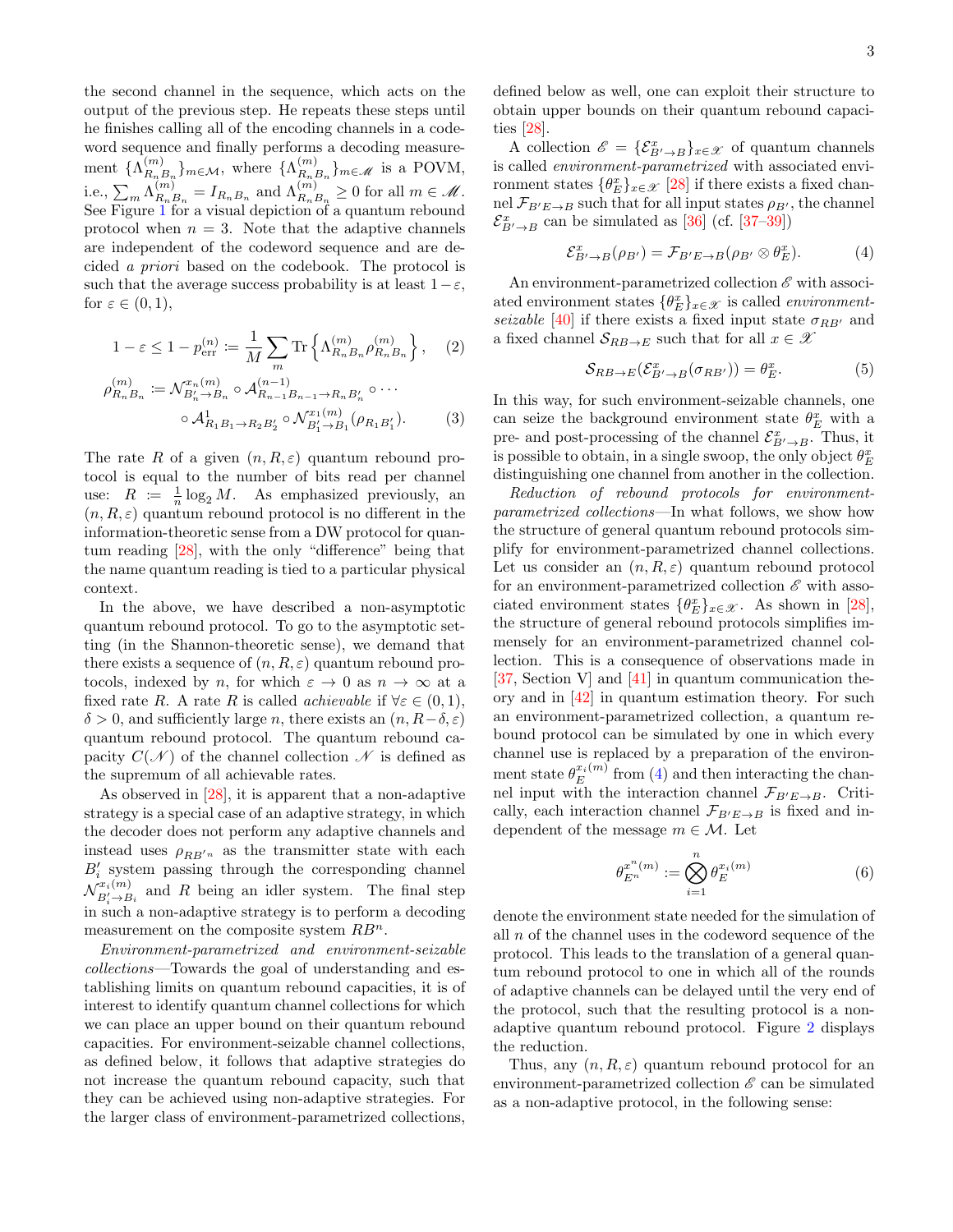

<span id="page-5-0"></span>FIG. 2. The figure depicts how a quantum rebound protocol for an environment-parametrized collection with associated environment states  $\{\theta_E^x\}_{x \in \mathcal{X}}$  can be rewritten as a protocol that tries to decode the message  $m$  from the environment states  $\theta_{E^n}^{x^n(m)}$ . All of the operations inside the dashed lines can be understood as a measurement on the states  $\theta_{En}^{x^n(m)}$ .

$$
\operatorname{Tr}\left\{\Lambda^{\hat{m}}\left(\mathcal{E}^{x_n(m)}\circ\mathcal{A}^{(n-1)}\circ\cdots\circ\mathcal{A}^{(1)}\circ\mathcal{E}^{x_1(m)}\right)(\rho_{R_1B'_1})\right\}
$$

$$
=\operatorname{Tr}\left\{\Gamma_{E^n}^{\hat{m}}\left(\bigotimes_{i=1}^n\theta_E^{x_i(m)}\right)\right\},\quad(7)
$$

for some POVM  $\{\Gamma^{\hat{m}}_{E^n}\}_{\hat{m}\in\mathcal{M}}$  that depends only on the choice of the initial state, the adaptive channels, and the final measurement of the original rebound protocol. This adaptive to non-adaptive reduction of a quantum rebound protocol is the same as the adaptive to nonadaptive reduction established in the DW model of quantum reading [\[28\]](#page-7-8).

Bounds on quantum rebound capacity—Using the above observation, we now arrive at upper bounds on the performance of any rebound protocol that uses an environment-parametrized collection. Our proof strategy is to employ a generalized divergence [\[43\]](#page-8-4) to make a comparison between the states involved in the actual rebound protocol and one in which the collection  $\hat{\mathscr{E}} := {\hat{\mathcal{E}}_{B\rightarrow B}}$ of encoding channels has a fixed, single element with environment state  $\theta_E$  and the same interaction channel  $\mathcal{F}_{B'E\rightarrow B}$  as in the original collection. The latter rebound protocol contains no information about the message m. Also, observe that the augmented collection  $\{\mathscr{E}, \mathscr{E}\}\$ is environment-parametrized with associated environment states  $\{\{\theta_E^x\}_{x\in\mathscr{X}}, \hat{\theta}_E\}.$ 

For an  $(n, R, \varepsilon)$  quantum rebound protocol that uses an environment-parametrized collection  $\mathscr{E}$ , as defined in  $(4)$ , the following upper bound applies to the rate R [\[28,](#page-7-8) Lemma 3]:

<span id="page-5-1"></span>
$$
\log_2 M = nR \le \sup_{p_{X^n}} \inf_{\hat{\theta}} D_h^{\varepsilon}(\theta_{X^n E^n} \| \hat{\theta}_{X^n E^n}), \quad (8)
$$

where  $M = |\mathcal{M}|$  and  $D_h^{\varepsilon}(\rho||\sigma)$  is a generalized divergence called  $\varepsilon$ -hypothesis-testing divergence [\[44,](#page-8-5) [45\]](#page-8-6), defined for quantum states  $\rho, \sigma$  and for  $\varepsilon \in [0, 1]$  as

$$
D_h^{\varepsilon}(\rho \| \sigma) := -\log_2 \inf_{\Lambda: 0 \le \Lambda \le I \wedge \text{Tr}\{\Lambda \rho\} \ge 1-\varepsilon} \text{Tr}\{\Lambda \sigma\}, \quad (9)
$$

$$
\theta_{X^n E^n} \coloneqq \sum_{x^n \in \mathcal{X}^n} p_{X^n}(x^n) \left| x^n \right|_{X^n} \otimes \theta_{E^n}^{x^n}, \qquad (10)
$$

$$
\hat{\theta}_{X^n E^n} \coloneqq \sum_{x^n \in \mathcal{X}^n} p_{X^n}(x^n) \left| x^n \right|_{X^n} \otimes \hat{\theta}_E^{\otimes n}, \qquad (11)
$$

where  $\theta_{X^n E^n}$  and  $\hat{\theta}_{X^n E^n}$  are classical–quantum states.

Another generalized divergence of interest is the quantum relative entropy  $D(\rho||\sigma)$ , defined for quantum states  $\rho, \sigma$  as  $D(\rho||\sigma) := \text{Tr}\{\rho[\log_2 \rho - \log_2 \sigma]\}\$  [\[46\]](#page-8-7), which leads to the quantum mutual information  $I(A;B)$ <sub>ρ</sub> for a quantum state  $\rho_{AB}$ , defined as  $I(A;B)_{\rho} \coloneqq D(\rho_{AB}|| \rho_A \otimes \rho_B),$ where  $\rho_A \coloneqq \text{Tr}_B(\rho_{AB}).$ 

<span id="page-5-2"></span>A direct consequence of [\(8\)](#page-5-1) and [\[47,](#page-8-8) Theorem 4] is the following theorem (see [\[28,](#page-7-8) Theorem 1] for a detailed proof):

**Theorem 1** The quantum rebound capacity  $C(\mathscr{E})$  of an environment-parametrized collection  $\mathscr E$  with associated environment states  $\{\theta_E^x\}_{x \in \mathcal{X}}$ , as defined in [\(4\)](#page-4-0), is bounded from above as

$$
C(\mathscr{E}) \le \sup_{p_X} I(X; E)_{\theta},\tag{12}
$$

where  $\theta_{XE} := \sum_{x \in \mathcal{X}} p_X(x) |x\rangle\langle x|_X \otimes \theta_E^x$  is a classicalquantum state.

Environment-seizable collections—When the channel collection is environment seizable, as defined in [\(5\)](#page-4-1), the upper bound in Theorem [1](#page-5-2) is achievable, so that we have  $C(\mathscr{E}) = \sup_{p_X} I(X; E)_{\theta}$ . This equality follows by observing that a strategy for achieving the rate  $\sup_{p_X} I(X; E)_{\theta}$ is to seize every environment state  $\theta_E^x$  for each call to the channel, via the pre- and post-processing from the definition in [\(5\)](#page-4-1), and then to employ the achievability part of [\[47,](#page-8-8) Theorem 4] (in the asymptotic case, we can invoke the well known result from [\[48,](#page-8-9) [49\]](#page-8-10)).

A particular example of an environment-seizable collection occurs when the channel collection  $\mathcal{N}$  =  $\{\mathcal{N}_{B'\to B}^x\}_x$  is jointly covariant [\[28\]](#page-7-8), which results in the environment states being in fact the channel's Choi states  $\mathcal{N}_{B'\rightarrow B}^{x}(\Phi_{RB'})$ , where  $\Phi_{RB'}$  denotes a maximally entangled state, and the fixed interaction channel is a local operations and classical communication (LOCC) channel  $\mathcal{L}_{B'RB\rightarrow B}$ , taken with respect to the bipartition  $RB':B$ of the input systems.

Before defining such channel collections, we recall the notion of a covariant channel [\[3,](#page-7-20) [50,](#page-8-11) [51\]](#page-8-12). Consider a finite group G of size |G|. For every  $g \in G$ , let  $g \to U_{B'}(g)$  and  $g \to V_B(g)$  be projective unitary representations acting on the input space of  $B'$  and the output space of B of a quantum channel  $\mathcal{G}_{B'\to B}$ , respectively. The channel  $\mathcal{G}_{B'\to B}$  is covariant with respect to these representations if the following relation is satisfied for all input states  $\rho_{B}$ and for all  $g \in G$ :

$$
(\mathcal{G}_{B'\to B}\circ\mathcal{U}_{B'}^g)(\rho_{B'})=(\mathcal{V}_B^g\circ\mathcal{G}_{B'\to B})(\rho_{B'}),\qquad(13)
$$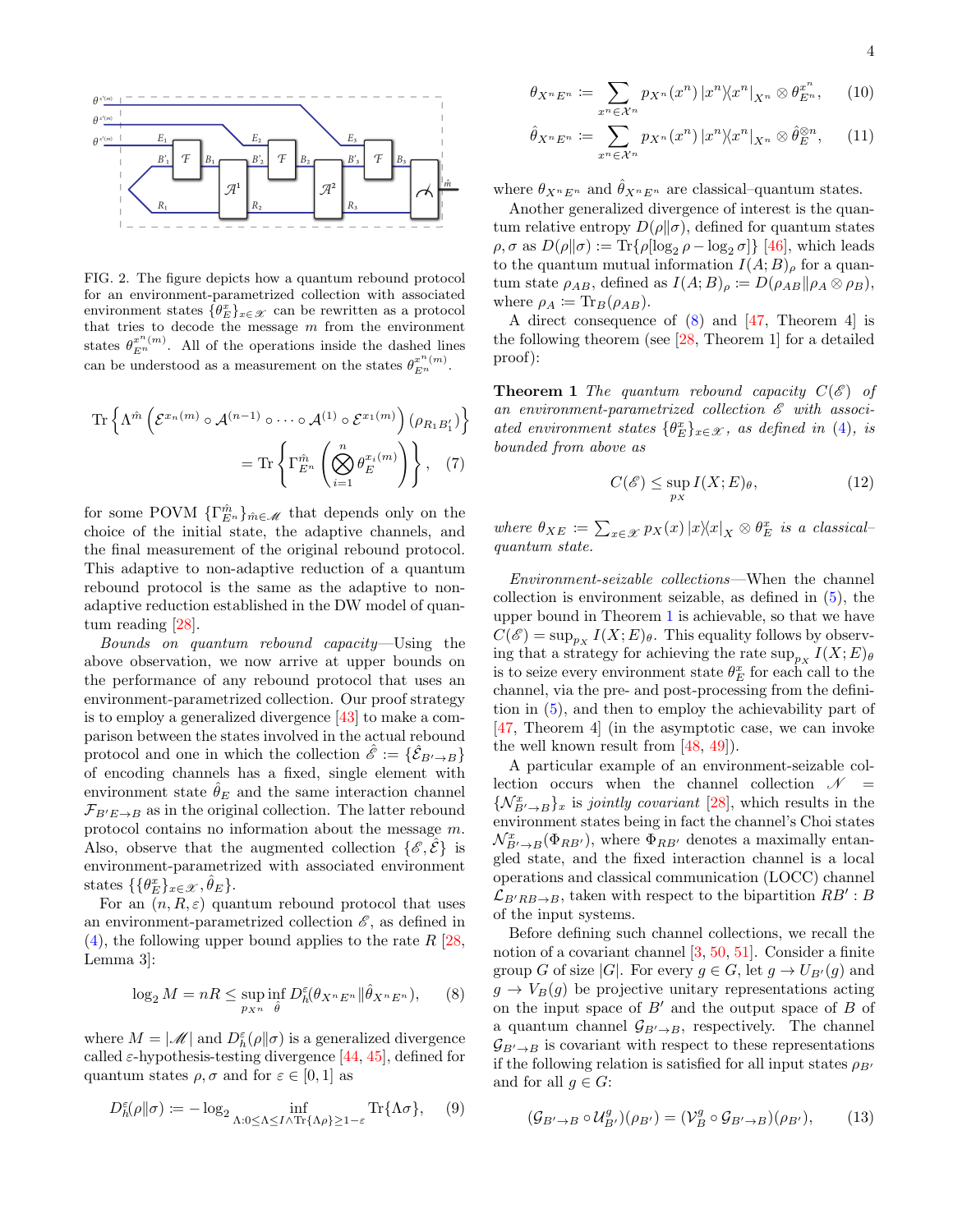$$
\mathcal{U}_{B'}^g(\cdot) := U_{B'}(g)(\cdot)U_{B'}^{\dagger}(g),\tag{14}
$$

$$
\mathcal{V}_B^g(\cdot) \coloneqq V_B(g)(\cdot) V_B^{\dagger}(g). \tag{15}
$$

In this paper, a quantum channel  $\mathcal{G}_{B'\to B}$  is *covariant* if it is covariant with respect to a group  $G$  which has a representation  $U(g)$ , for all  $g \in G$ , that is a unitary one-design on the channel input system  $B'$ ; i.e., the map  $\frac{1}{|G|}\sum_{g\in G}U(g)(\cdot)U^{\dagger}(g)$  always outputs the maximally mixed state for all input states.

Finally, a channel collection  $\mathscr{G} = {\{\mathcal{G}_{B'\to B}^x\}_x}$  is jointly *covariant* if each channel  $\mathcal{G}_{B'\to B}^x$  in the collection  $\mathscr G$  is covariant with respect to the group  $G$ . A particular class of jointly covariant channel collections is given by

<span id="page-6-4"></span>
$$
\mathcal{G} = \{ \mathcal{G}_{B' \to B} \circ \mathcal{U}_{B'}^g \}_{g \in G},\tag{16}
$$

where  $\mathcal{G}_{B\prime\rightarrow B}$  is a covariant channel, as defined above. For such jointly covariant channel collections, we have that [\[28,](#page-7-8) Theorem 3]

**Theorem 2** Let  $\mathscr G$  be a jointly covariant channel collection as defined in [\(16\)](#page-6-4). Then the quantum rebound capacity  $C(\mathscr{G})$  of the channel collection  $\mathscr{G}$  is equal to the entanglement-assisted classical capacity [\[52,](#page-8-13) [53\]](#page-8-14) of the underlying quantum channel  $\mathcal{G}_{B'\rightarrow B}$ :

$$
C(\mathcal{G}) = I(R;B)_{\mathcal{G}(\Phi)},\tag{17}
$$

where  $\mathcal{G}(\Phi) := \mathcal{G}_{B' \to B}(\Phi_{RB'})$  and  $\Phi_{RB'}$  is a maximally entangled state.

Zero-error rebound protocols—Briefly, we mention here that an  $(n, R, \varepsilon = 0)$  quantum rebound protocol is called a zero-error quantum rebound protocol. By building on results in zero-error channel discrimination [\[54,](#page-8-15) [55\]](#page-8-16), it was shown in [\[28\]](#page-7-8) that there exist channel collections for which a general rebound protocol achieves a higher rate of communication than a non-adaptive one, when it is required for the communication to be zero-error.

Dense coding capacity—In a recent posting  $[56]$ , the dense coding capacity was defined in such a way as to generalize earlier work on this topic [\[8–](#page-7-3)[13\]](#page-7-4). The communication problem formulated there is a particular instance of the DW model of quantum reading [\[28\]](#page-7-8) and thus is immediately seen to be a particular kind of quantum rebound protocol as discussed here. Also, the physical context of round-trip communication for the setting of [\[56\]](#page-8-17) was already discussed in [\[29\]](#page-7-15) and connected therein to the DW model of quantum reading from [\[28\]](#page-7-8). The technical contributions of  $[56]$  are Eqs. (11), (12), and (14) in [\[56\]](#page-8-17), which were established in Theorem 1, Remark 3, and Theorem 3 of [\[28\]](#page-7-8), respectively.

Conclusion—In this paper, we have considered quantum rebound protocols as a way to capture any physical scenario and any information-processing protocol that decodes information encoded into a collection  $\{N_{B'\to B}^x\}_x$ of quantum channels. As done in [\[28\]](#page-7-8) for quantum reading, we have provided a general and natural definition for quantum rebound capacity, by considering that the input and output systems of each channel in the collection are accessible to the same party and arbitrary pre- and post-processing of each channel use is allowed. We have established an upper bound on the quantum rebound capacity for an environment-parametrized channel collection, which is achievable when the channel collection is environment-seizable. We also determined the quantum rebound capacities for jointly covariant channel collections.

A natural question following from the developments in [\[28\]](#page-7-8) is whether there exists a channel collection for which the quantum rebound capacity is strictly larger than what one could achieve by using a non-adaptive strategy. As discussed above, we have provided a positive answer to this question in the setting of zero error. However, the question remains open for the case of Shannon-theoretic capacity (i.e., with arbitrarily small error). We suspect that this question will have a positive answer, and we strongly suspect it will be the case in the setting of non-asymptotic capacity, our latter suspicion being due to the fact that feedback is known to help in non-asymptotic settings for communication (see, e.g., [\[57\]](#page-8-18)). We leave the investigation of this question for future work.

Finally, private rebound protocols consist of communicating information privately via a collection  $\{ \mathcal{N}_{B'\to BE}^x \}_x$ of quantum wiretap channels. Again, these describe arbitrary physical scenarios in which the decoder has access to both the input and output systems  $B'$  and B, respectively, while an eavesdropper or wiretapper has access to the system  $E$ , and the goal is to have reliable communication to the decoder Bob that is private from the eavesdropper. Such protocols were investigated extensively in [\[58,](#page-8-19) [59\]](#page-8-20), where lower and upper bounds on communication rates were obtained. The protocols from [\[58,](#page-8-19) [59\]](#page-8-20) capture not only private reading (defined in [\[58,](#page-8-19) [59\]](#page-8-20)), but also private round-trip communication protocols such as those discussed in [\[30–](#page-7-16)[33\]](#page-7-21) and floodlight quantum key distribution [\[34,](#page-7-22) [35\]](#page-7-17), as discussed in [\[29\]](#page-7-15).

Acknowledgements—The research for our companion paper [\[28\]](#page-7-8) was completed when SD was a PhD candidate at Louisiana State University. SD acknowledges support from the F.R.S.-FNRS Foundation under Project No. T.0224.18. MMW acknowledges support from the US Office of Naval Research and the National Science Foundation.

<span id="page-6-3"></span>[2] Masahito Hayashi. Quantum Information: An Introduc-

<span id="page-6-0"></span><sup>∗</sup> [sidddas@ulb.ac.be](mailto:sidddas@ulb.ac.be)

<span id="page-6-1"></span><sup>†</sup> [mwilde@lsu.edu](mailto:mwilde@lsu.edu)

<span id="page-6-2"></span><sup>[1]</sup> Claude E. Shannon. A mathematical theory of communication. The Bell System Technical Journal, 27(3):379– 423, July 1948.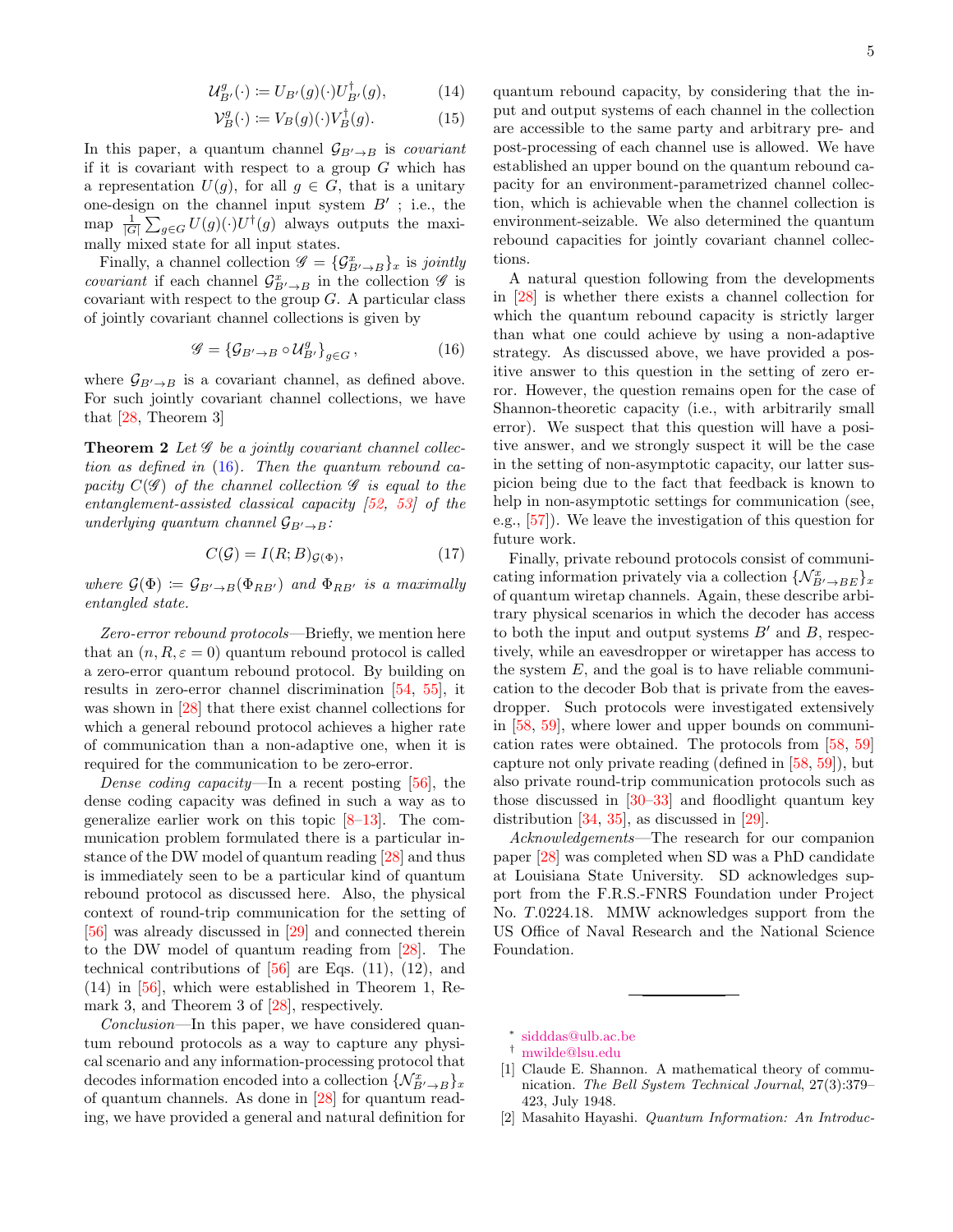tion. Springer, 2006.

- <span id="page-7-20"></span>[3] Alexander S. Holevo. Quantum systems, channels, information: a mathematical introduction, volume 16. Walter de Gruyter, 2012.
- [4] Mark M. Wilde. Quantum information theory. Cambridge University Press, second edition, 2017. arXiv:1106.1445.
- <span id="page-7-0"></span>[5] John Watrous. Theory of Quantum Information. Cambridge University Press, April 2018.
- <span id="page-7-1"></span>[6] Charles H. Bennett, Gilles Brassard, Claude Crépeau, Richard Jozsa, Asher Peres, and William K. Wootters. Teleporting an unknown quantum state via dual classical and Einstein-Podolsky-Rosen channels. Physical Review Letters, 70(13):1895–1899, March 1993.
- <span id="page-7-2"></span>[7] Charles H. Bennett and Stephen J. Wiesner. Communication via one- and two-particle operators on Einstein-Podolsky-Rosen states. Physical Review Letters, 69(20):2881–2884, November 1992.
- <span id="page-7-3"></span>[8] Michal Horodecki, Pawel Horodecki, Ryszard Horodecki, Debbie Leung, and Barbara Terhal. Classical capacity of a noiseless quantum channel assisted by noisy entanglement. Quantum Information and Computation, 1(3):70– 78, 2001. arXiv:quant-ph/0106080.
- [9] Igor Devetak, Aram W. Harrow, and Andreas Winter. A family of quantum protocols. Physical Review Letters, 93(23):230504, December 2004. arXiv:quantph/0308044.
- [10] Igor Devetak, Aram W. Harrow, and Andreas Winter. A resource framework for quantum Shannon theory. IEEE Transactions on Information Theory, 54(10):4587–4618, October 2008. arXiv:quant-ph/0512015.
- [11] Z. Shadman, H. Kampermann, Bruß, D., and C. Macchiavello. Optimal superdense coding over memory channels. Physical Review A, 84(4):042309, October 2011. arXiv:1107.3591.
- [12] Z. Shadman, H. Kampermann, Bruß, D., and C. Macchiavello. Distributed superdense coding over noisy channels. Physical Review A, 85(5):052306, May 2012. arXiv:1203.1197.
- <span id="page-7-4"></span>[13] Z. Shadman, H. Kampermann, Bruß, D., and C. Macchiavello. A review on super dense coding over covariant noisy channels. Quantum Measurements and Quantum Metrology, 1:21–33, June 2013. arXiv:1305.7490.
- <span id="page-7-5"></span>[14] Alexei Kitaev. Quantum computations: algorithms and error correction. Russian Mathematical Surveys, 52(6):1191–1249, 1997.
- [15] D. Aharonov, A. Kitaev, and N. Nisan. Quantum circuits with mixed states. Proceedings of the 30th Annual ACM Symposium on Theory of Computation (STOC), pages 20–30, 1997.
- [16] Antonio Acin. Statistical distinguishability between unitary operations. Physical Review Letters, 87(17):177901, October 2001. arXiv:quant-ph/0102064.
- [17] Bill Rosgen and John Watrous. On the hardness of distinguishing mixed-state quantum computations. Proceedings of the 20th IEEE Conference on Computational Complexity, pages 344–354, June 2005. arXiv:cs/0407056.
- <span id="page-7-13"></span>[18] Massimiliano F. Sacchi. Entanglement can enhance the distinguishability of entanglement-breaking channels. Physical Review A, 72(1):014305, July 2005. arXiv:quant-ph/0505174.
- <span id="page-7-14"></span>[19] Massimiliano F. Sacchi. Optimal discrimination of quantum operations. Physical Review A, 71:062340, Jun 2005.
- [20] Guoming Wang and Mingsheng Ying. Unambiguous discrimination among quantum operations. Physical Review A, 73(4):042301, April 2006. arXiv:quant-ph/0512142.
- [21] Giulio Chiribella, Giacomo Mauro D'Ariano, and Paolo Perinotti. Memory effects in quantum channel discrimination. Physical Review Letters, 101(18):180501, October 2008. arXiv:0803.3237.
- <span id="page-7-6"></span>[22] Masahito Hayashi. Discrimination of two channels by adaptive methods and its application to quantum system. IEEE Transactions on Information Theory, 55(8):3807– 3820, August 2009. arXiv:0804.0686.
- <span id="page-7-7"></span>[23] Sougato Bose, Luke Rallan, and Vlatko Vedral. Communication capacity of quantum computation. Physical Review Letters, 85(25):5448–5451, December 2000. arXiv:quant-ph/0003072.
- <span id="page-7-9"></span>[24] Stefano Pirandola. Quantum reading of a classical digital memory. Physical Review Letters, 106(9):090504, March 2011. arXiv:1103.3478.
- <span id="page-7-10"></span>[25] Stefano Pirandola, Cosmo Lupo, Vittorio Giovannetti, Stefano Mancini, and Samuel L. Braunstein. Quantum reading capacity. New Journal of Physics, 13(11):113012, November 2011. arXiv:1107.3500.
- <span id="page-7-11"></span>[26] Saikat Guha, Zachary Dutton, Ranjith Nair, Jeffery Shapiro, and Brent Yen. Information capacity of quantum reading. In Laser Science, page LTuF2. Optical Society of America, 2011.
- <span id="page-7-12"></span>[27] Seth Lloyd. Enhanced sensitivity of photodetection via quantum illumination. Science, 321(5895):1463–1465, September 2008. arXiv:0803.2022.
- <span id="page-7-8"></span>[28] Siddhartha Das and Mark M. Wilde. Quantum reading capacity: General definition and bounds. May 2017. arXiv:1703.03706v2.
- <span id="page-7-15"></span>[29] Siddhartha Das. Bipartite Quantum Interactions: Entangling and Information Processing Abilities. PhD thesis, Louisiana State University, October 2018. arXiv:1901.05895.
- <span id="page-7-16"></span>[30] Kim Boström and Timo Felbinger. Deterministic secure direct communication using entanglement. Physical Review Letters, 89(18):187902, October 2002. arXiv:quantph/0209040.
- [31] Fu-Guo Deng and Gui Lu Long. Secure direct communication with a quantum one-time pad. Physical Review A, 69(5):052319, May 2004.
- [32] Jeffrey H. Shapiro. Secure communication using Gaussian-state quantum illumination. March 2009. arXiv:0903.3150.
- <span id="page-7-21"></span>[33] Jeffrey H. Shapiro. Defeating passive eavesdropping with quantum illumination. Physical Review A, 80(2):022320, August 2009. arXiv:0904.2490.
- <span id="page-7-22"></span>[34] Quntao Zhuang, Zheshen Zhang, Justin Dove, Franco N. C. Wong, and Jeffrey H. Shapiro. Ultrabroadband quantum-secured communication. August 2015. arXiv:1508.01471.
- <span id="page-7-17"></span>[35] Quntao Zhuang, Zheshen Zhang, Justin Dove, Franco N. C. Wong, and Jeffrey H. Shapiro. Floodlight quantum key distribution: A practical route to gigabit-per-second secret-key rates. Physical Review A, 94(1):012322, July 2016. arXiv:1510.08737.
- <span id="page-7-18"></span>[36] Masahiro Takeoka and Mark M. Wilde. Optimal estimation and discrimination of excess noise in thermal and amplifier channels. November 2016. arXiv:1611.09165.
- <span id="page-7-19"></span>[37] Charles H. Bennett, David P. DiVincenzo, John A. Smolin, and William K. Wootters. Mixed-state entanglement and quantum error correction. Physical Re-